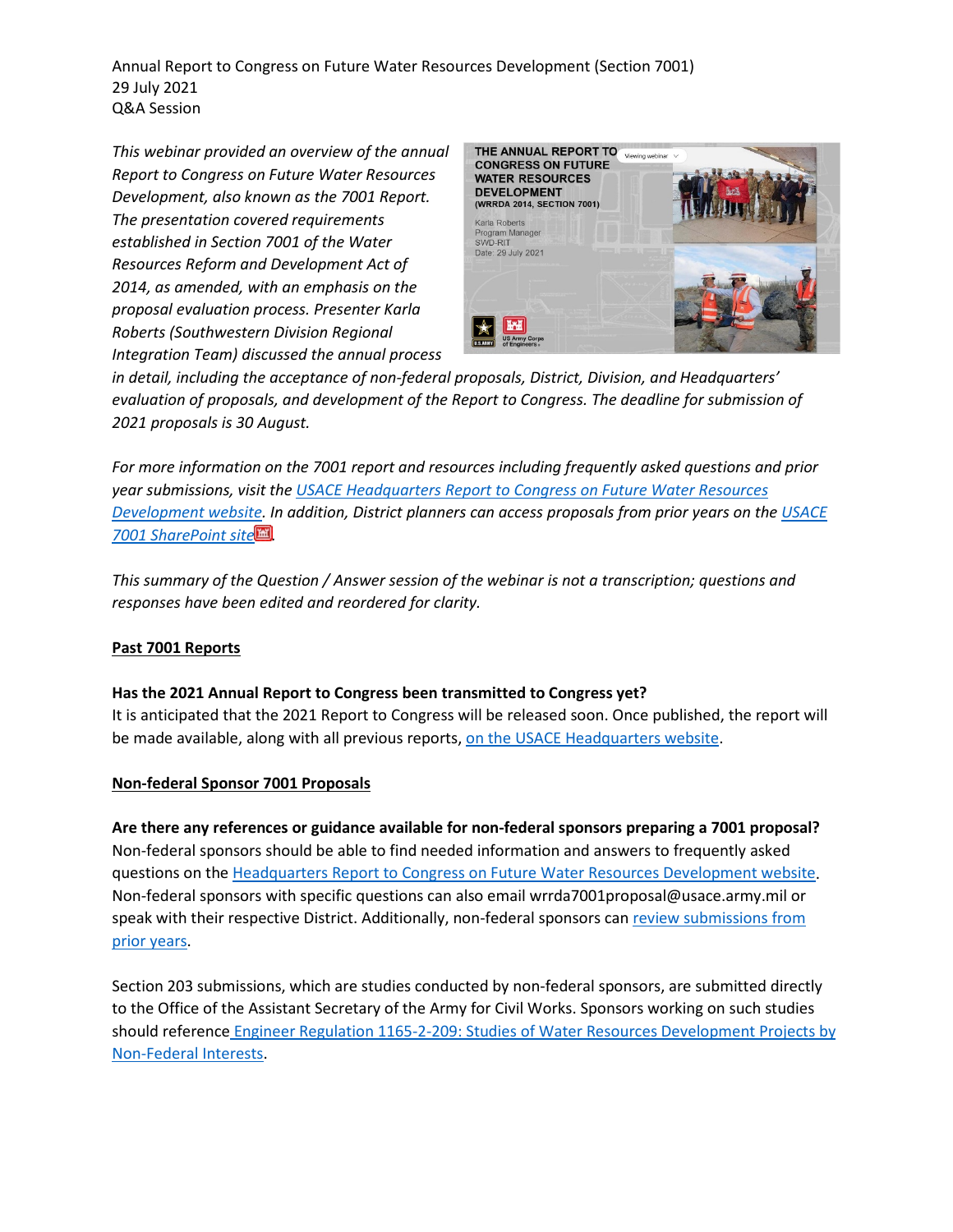Annual Report to Congress on Future Water Resources Development (Section 7001) Q&A Session

# **Can a non-federal sponsor include qualitative benefits from all of the benefit categories, such as life safety, in its proposal?**

A non-federal sponsor can include qualitative benefits in its proposal. Please note that the benefits and costs of the study / project submitted as part of the proposal are neither evaluated nor verified during the proposal evaluation process. That information is only passed on to Congress in the report as it was submitted.

# **Do non-federal sponsors who may be able to obtain expert advice (i.e., through consultants) as they draft their 7001 proposals have an advantage over non-federal entities with fewer resources who may not be able to afford to bring in outside expertise?**

Sophisticated proposals or outside consultants are not necessary for the completion or strength of a 7001 proposal. Proposals are only evaluated against the five criteria to qualify for addition to the Report to Congress: Does the proposal fit in a USACE mission area? Does it need an authority? Does it have a preexisting authority? Has it been in a previous report? And, could USACE implement the proposed study/project?

If the non-federal sponsor is unsure if an authority is needed to conduct a study, they are invited to work with their local District to determine the answer before submitting a proposal. Note: some nonfederal sponsors will choose to submit a proposal for a study/project with existing authority that they know will be placed in the appendix to raise visibility or demonstrate interest in and commitment to a specific study/project.

**For new proposal categories, such as Environmental Infrastructure, how can smaller non-federal entities or those with fewer resources ensure their proposal makes a successful case for meeting the criteria for the Report, particularly if they are unlikely to know they can request USACE support?**  Outreach to non-federal sponsors and potential non-federal sponsors to inform them about the annual proposal process for this Report should be part of the District's standard talking points when engaging with communities. If there is a potential need for a USACE water resources study, project, or technical assistance, and authority is needed, Districts should always communicate that inclusion in the annual Report to Congress for Future Water Resources Development is one path to alerting Congress of the need for authorization or modification of an existing authorization.

## **WRDA 2020 Pilot Studies**

**How do pilot studies authorized by WRDA 2020 fit into the 7001 Report process?** *(Note: WRDA 2020 [authorized a pilot program that allows USACE to conduct 10 projects with federal costs of \\$10 million](https://crsreports.congress.gov/product/pdf/IF/IF11700)  [or less for small and disadvantaged communities.\)](https://crsreports.congress.gov/product/pdf/IF/IF11700)*

The 7001 Report process is intended for proposed studies that need a new authority or require a change to an existing authority. The WRDA 2020 pilots would therefore not need to submit proposals via the 7001 process, unless no study authority is already in place. *Note: Implementation Guidance for Section 118 has not yet been published. At this time, it is unclear if Section 118 provides study authority for the selected pilots, or if the selected pilots must have existing authority (specifically authorized, Continuing Authorities Program, Tribal Partnership Program, etc.). Interested non-federal sponsors that need may need study authority have nothing to lose by submitting a proposal via the 7001 process. When published, the implementation guidance will be available on the [HQUSACE website.](https://www.usace.army.mil/Missions/Civil-Works/Project-Planning/Legislative-Links/wrda_2020/wrda2020_impguide/)*